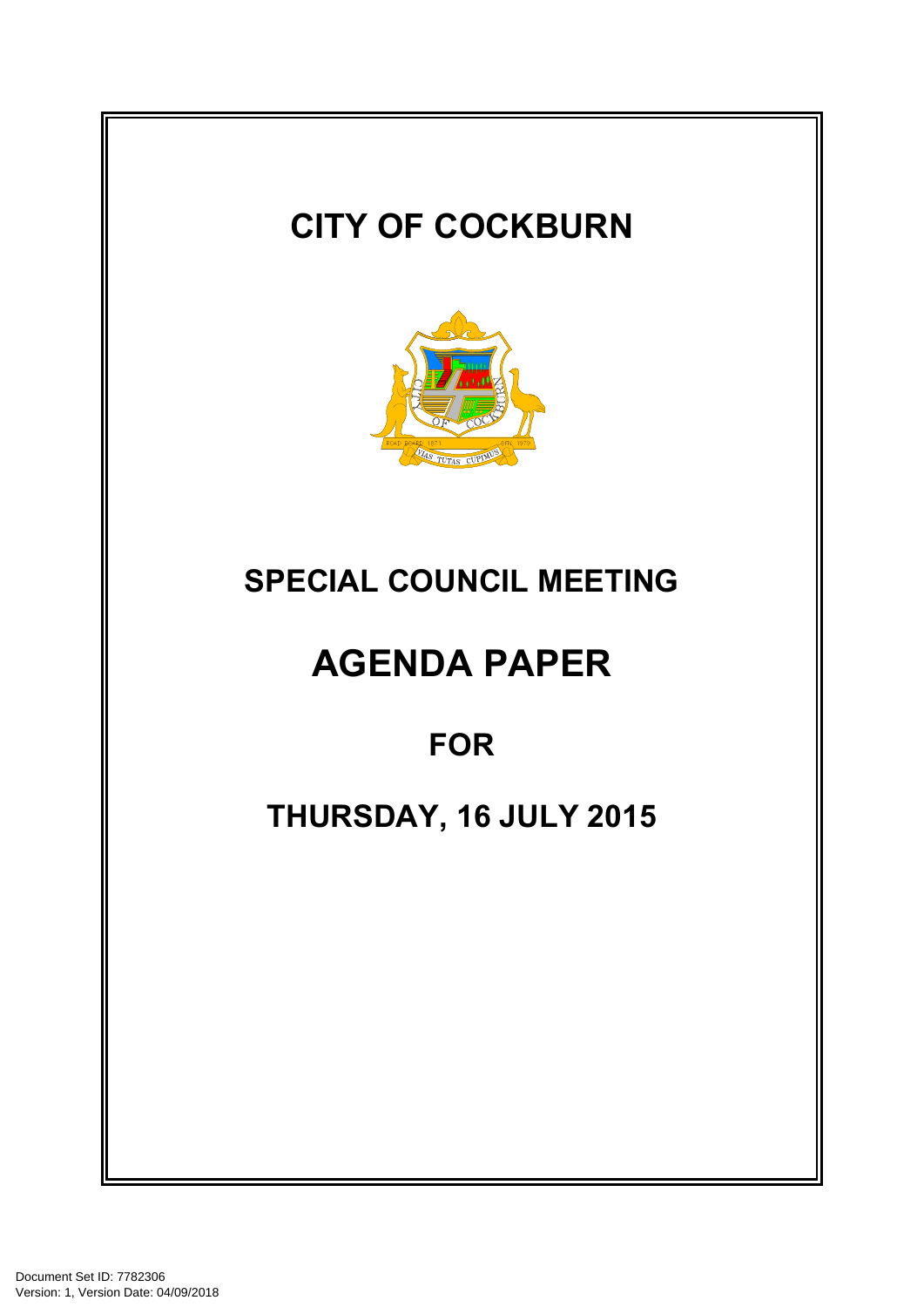# **CITY OF COCKBURN**

### **SUMMARY OF AGENDA TO BE PRESENTED TO THE SPECIAL COUNCIL MEETINGTO BE HELD ON THURSDAY, 16 JULY 2015 AT 6:30 PM**

# **Page**

 $=$ 

| 1.             |                                                                                                                     |                                                                                                     |  |
|----------------|---------------------------------------------------------------------------------------------------------------------|-----------------------------------------------------------------------------------------------------|--|
| 2.             | APPOINTMENT OF PRESIDING MEMBER (IF REQUIRED)1                                                                      |                                                                                                     |  |
| 3.             | DISCLAIMER (TO BE READ ALOUD BY PRESIDING MEMBER)1                                                                  |                                                                                                     |  |
| 4              | ACKNOWLEDGEMENT OF RECEIPT OF WRITTEN DECLARATIONS OF<br>FINANCIAL INTERESTS AND CONFLICT OF INTEREST (BY PRESIDING |                                                                                                     |  |
| 5.             |                                                                                                                     |                                                                                                     |  |
| 6.             |                                                                                                                     |                                                                                                     |  |
| 7 <sub>1</sub> | DECLARATION BY COUNCILLORS WHO HAVE NOT GIVEN DUE<br>CONSIDERATION TO MATTERS CONTAINED IN THE BUSINESS1            |                                                                                                     |  |
| 8              |                                                                                                                     |                                                                                                     |  |
| 9.             |                                                                                                                     |                                                                                                     |  |
|                | 9.1                                                                                                                 | (SCM 16/07/2015) - REGIONAL PHYSICAL ACTIVITY AND<br>EDUCATION CENTRE (154/006) (R AVARD) ( ATTACH) |  |
| 10.            | RESOLUTION OF COMPLIANCE (SECTION 3.18(3), LOCAL                                                                    |                                                                                                     |  |
|                | 10.1. (SCM 16/07/2015) - RESOLUTION OF COMPLIANCE (SECTION 3.18(3),                                                 |                                                                                                     |  |
| 11.            |                                                                                                                     |                                                                                                     |  |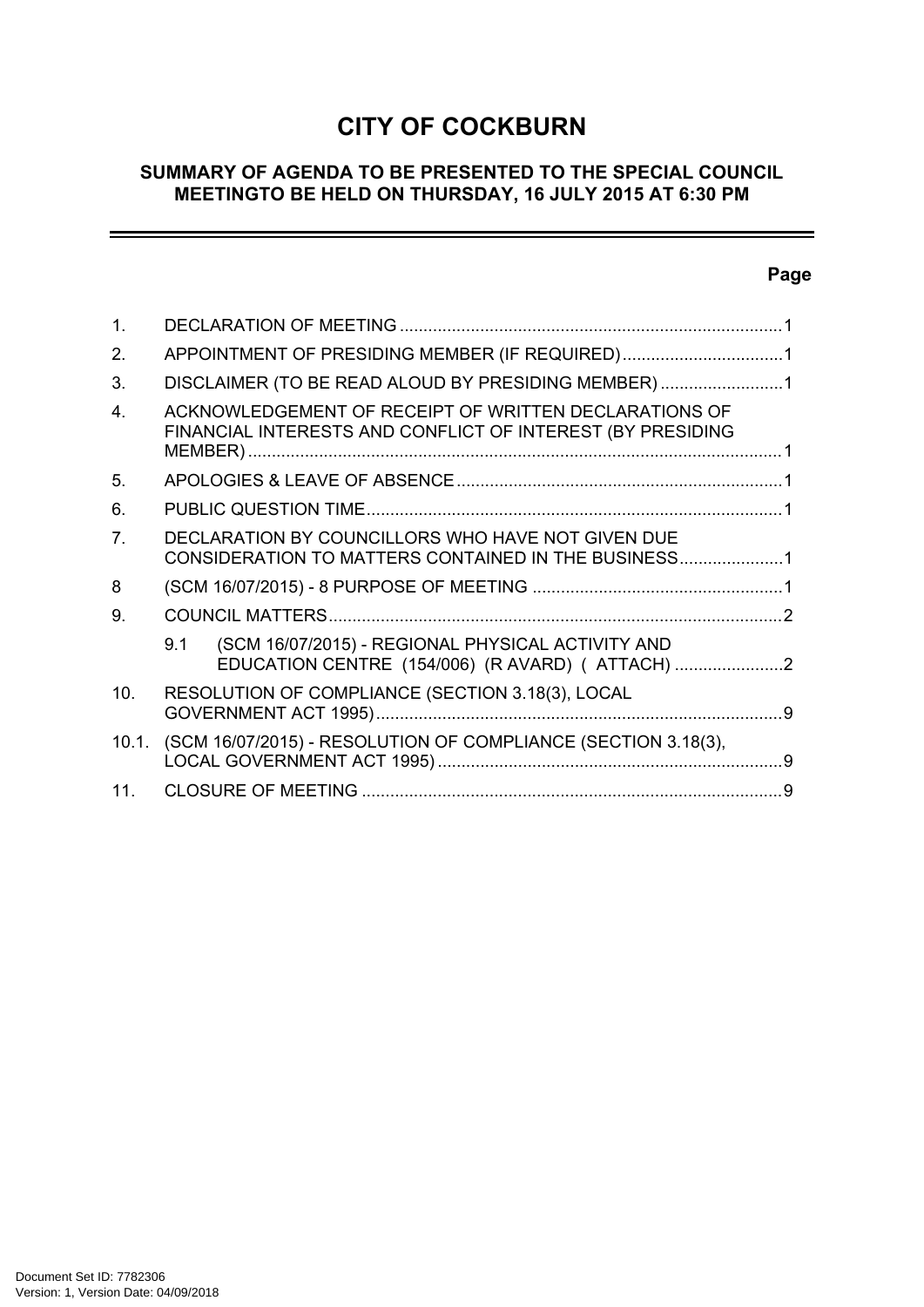# **CITY OF COCKBURN**

# **AGENDA TO BE PRESENTED TO THE SPECIAL COUNCIL MEETING TO BE HELD ON THURSDAY, 16 JULY 2015 AT 6:30 PM**

## <span id="page-2-0"></span>**1. DECLARATION OF MEETING**

#### <span id="page-2-1"></span>**2. APPOINTMENT OF PRESIDING MEMBER (If required)**

#### <span id="page-2-2"></span>**3. DISCLAIMER (To be read aloud by Presiding Member)**

Members of the public, who attend Council Meetings, should not act immediately on anything they hear at the Meetings, without first seeking clarification of Council's position. Persons are advised to wait for written advice from the Council prior to taking action on any matter that they may have before Council.

#### <span id="page-2-3"></span>**4. ACKNOWLEDGEMENT OF RECEIPT OF WRITTEN DECLARATIONS OF FINANCIAL INTERESTS AND CONFLICT OF INTEREST (by Presiding Member)**

Nil

#### <span id="page-2-4"></span>**5. APOLOGIES & LEAVE OF ABSENCE**

Nil

#### <span id="page-2-5"></span>**6. PUBLIC QUESTION TIME**

Nil

### <span id="page-2-6"></span>**7. DECLARATION BY COUNCILLORS WHO HAVE NOT GIVEN DUE CONSIDERATION TO MATTERS CONTAINED IN THE BUSINESS**

Nil

#### <span id="page-2-7"></span>**8 (SCM 16/07/2015) - 8 PURPOSE OF MEETING**

The purpose of the meeting is to consider adoption of the legal framework for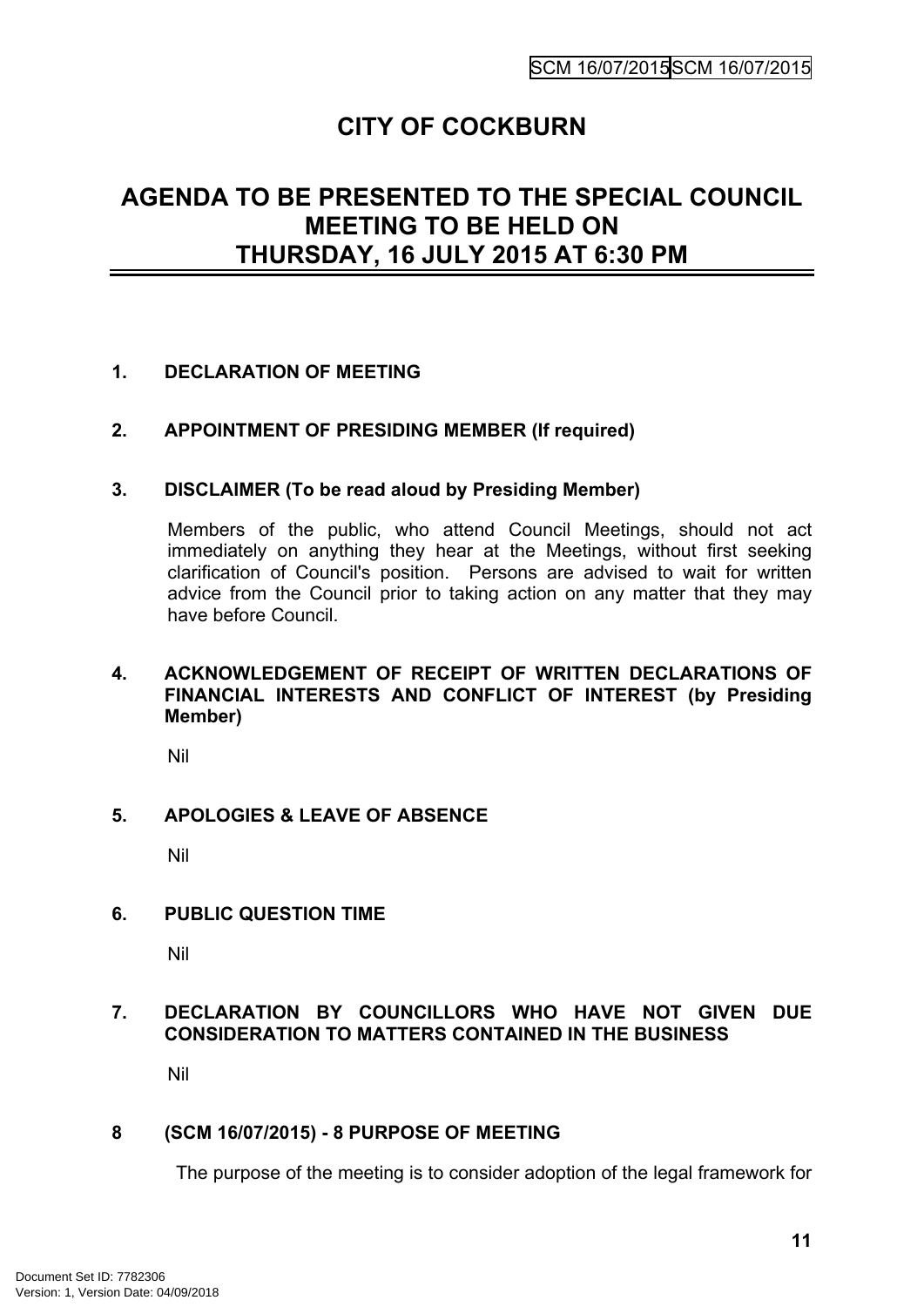the contract between the City of Cockburn and the Fremantle Football Club for the Regional Physical Activity and Education Centre RPAEC.

#### <span id="page-3-0"></span>**9. COUNCIL MATTERS**

## <span id="page-3-1"></span>**9.1 (SCM 16/07/2015) - REGIONAL PHYSICAL ACTIVITY AND EDUCATION CENTRE (154/006) (R AVARD) ( ATTACH)**

#### **RECOMMENDATION**

That Council approve the following:

- (1) the sublease between the City of Cockburn and Fremantle Football Club (Inc.) related to the area of land upon which will be constructed the Fremantle Football Club administration and team exclusive use areas, as shown in Attachment 1 to the agenda.;
- (2) the sublease between the City of Cockburn and the Fremantle Football Club (Inc.) related to the area of land upon which will be constructed the AFL Oval, as shown in Attachment 2 to the agenda;
- (3) the Development Agreement for the Regional Physical Activity and Education Centre (RPAEC) between the City of Cockburn and the Fremantle Football Club (Inc.), as shown in Attachment 3 to the agenda;
- (4) the Facility Lease between the City of Cockburn and the Fremantle Football Club (Inc.) for a portion of the Regional Physical Activity and Education Centre (RPAEC), as shown in Attachment 4 to the agenda;
- (5) the Oval Lease between the City of Cockburn and the Fremantle Football Club (Inc.), as shown in Attachment 5 to the agenda;
- (6) the Management and Operations Agreement between the City of Cockburn and the Fremantle Football Club (Inc.), as shown in Attachment 6 to the agenda; and
- (7) the Chief Executive Officer negotiates any required minor amendments to the abovementioned documents considered not to be of material importance to the intent of the Council.

**COUNCIL DECISION**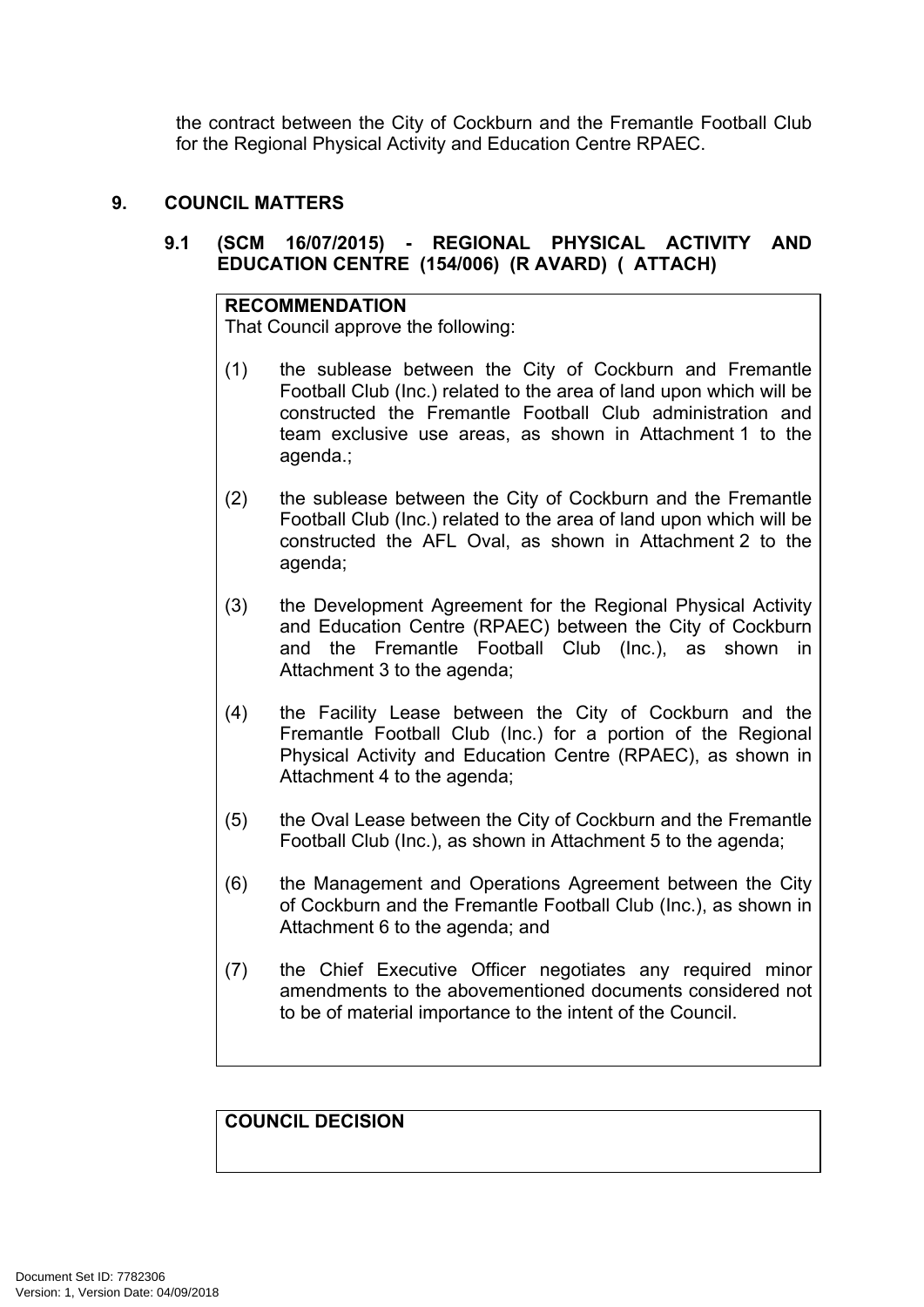# **Background**

Council, at its Special Meeting of 25 June 2015, resolved to accept the Guaranteed Maximum Price Tender from Brookfield Multiplex Constructions Pty Ltd (BM), subject to Council acceptance of the following agreements between the City of Cockburn and the Fremantle Football Club (FFC):

- 1. Development Agreement
- 2. Oval Lease
- 3. Facility Lease
- 4. Management and Operations Agreement.

The City of Cockburn's Solicitors in this matter, Jackson McDonald, have prepared the legal documents described above and been closely involved in the negotiations of the various Terms and Conditions for the agreements with the FFC and their Solicitors, DLA Piper. A representative of Jackson McDonald will be in attendance at the meeting to respond to any issues which may require clarification.

The City of Cockburn and LandCorp have signed a lease for the RPAEC site.

Subsequent to the Council decision of 25 June 2015, the FFC approached the City of Cockburn seeking to enter sub-leases for the land that will accommodate the future oval and another sub-lease that will accommodate the administration and team exclusive use facilities. This will allow the FFC to pay their sub-contractor, Programmed Construction, directly for the oval and bore works and Brookfield Multiplex for their portion of the building works.

#### **Submission**

N/A

## **Report**

#### **Sub Lease - FFC Administration Facility**

The FFC will enter a sub-lease with the City for the area of land upon which will sit the exclusive FFC building. The FFC will then, in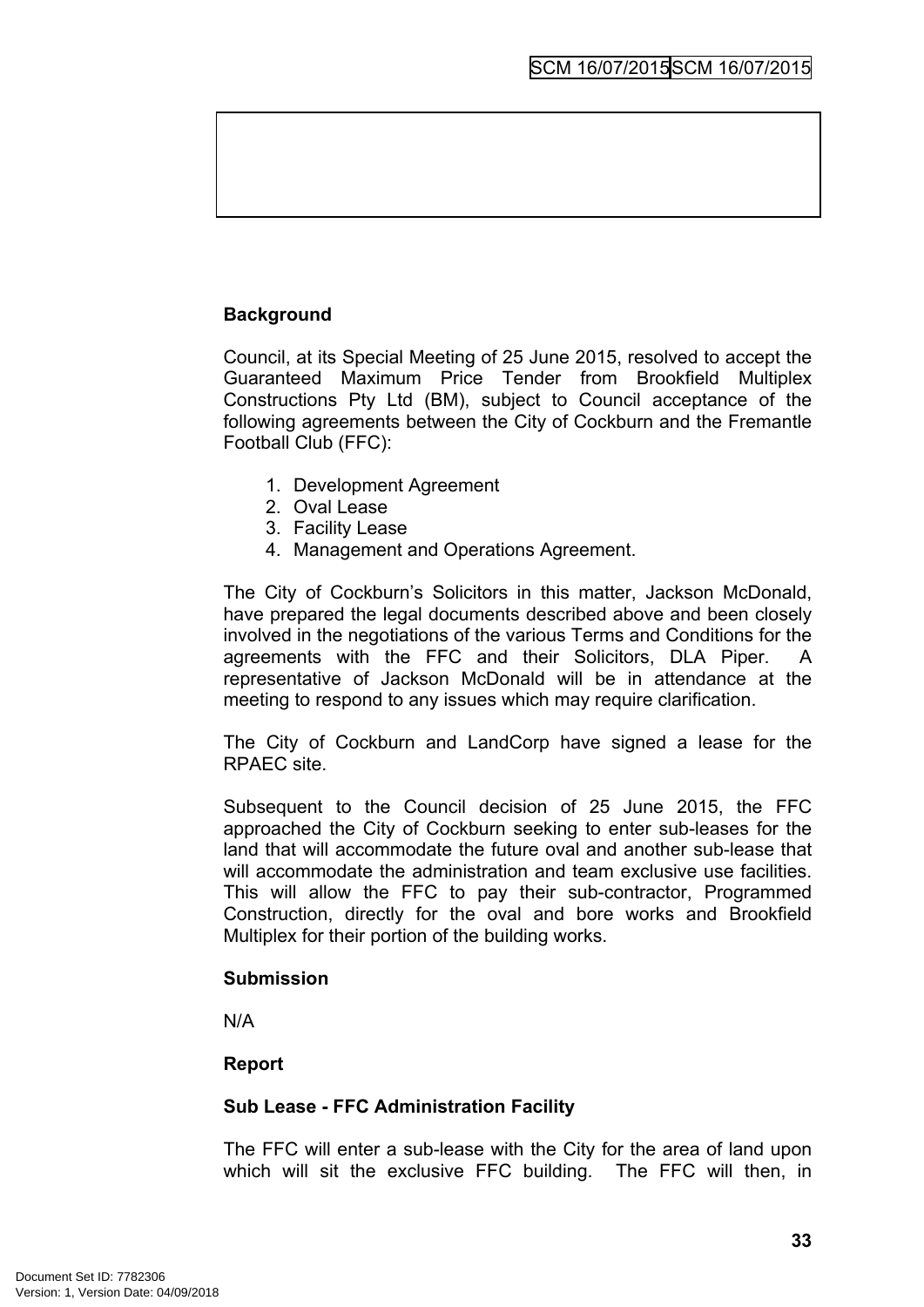accordance with the Development Agreement, be required to pay the Building Contractor, Brookfield Multiplex, directly for the works carried out on their area. While the City of Cockburn will remain the Principal for the building contract with Brookfield Multiplex, the City will enter a Tripartite Deed of Arrangement to ensure FFC are held responsible for payments due to Brookfield Multiplex.

#### **Sub Lease - Oval Area**

It is in the interest of all parties for the FFC to be able to construct the AFL Oval on the land that it will control under a sub-lease with the City of Cockburn. FFC have directly contracted Programmed Construction to install the bore for the oval and to carry out all the requisite reticulation and grassing of the oval area. This is clearly the responsibility of FFC under the Facility Development Agreement. This sub-lease will fall away when the land becomes a Crown Reserve and is transferred to the City under a Management Order. The Oval Lease arrangement will then come into effect, as shown in attachment 5.

#### **Development Agreement**

The City of Cockburn is the Principal in the building contract with BM and will have overall and final responsibility for constructing the RPAEC. The Development Agreement essentially clarifies what the City will be constructing for itself and what the FFC will have constructed. The agreement covers the following significant matters:

- Acknowledgement that the City will contractually appoint the project builder and that the FFC acknowledge this and also agrees to the design and specification for the shared areas. There has been a considerable amount of negotiation on the allocation of project risks. A balance has been achieved given that the City is the Principal in the building contract, yet acknowledging that the project is a shared endeavour with funds also being contributed from Commonwealth and State sources.
- Project cost share arrangements. The total cost of the building works is divided on the basis of 23% to the FFC and 77% to the City of Cockburn. This is based on the costing prepared by the independent quantity surveyor and confirmed by the project builder. If either party chooses to have additional works that changes the scope of the works for their area, they will be responsible for the total cost of these works. If there is an additional cost to a common area (e.g. the entry street) this cost will be shared on a 23% / 77% basis. On the completion of building works, a review of cost allocation will be carried out to confirm the proportionate split, or adjust the amounts payable by each party accordingly.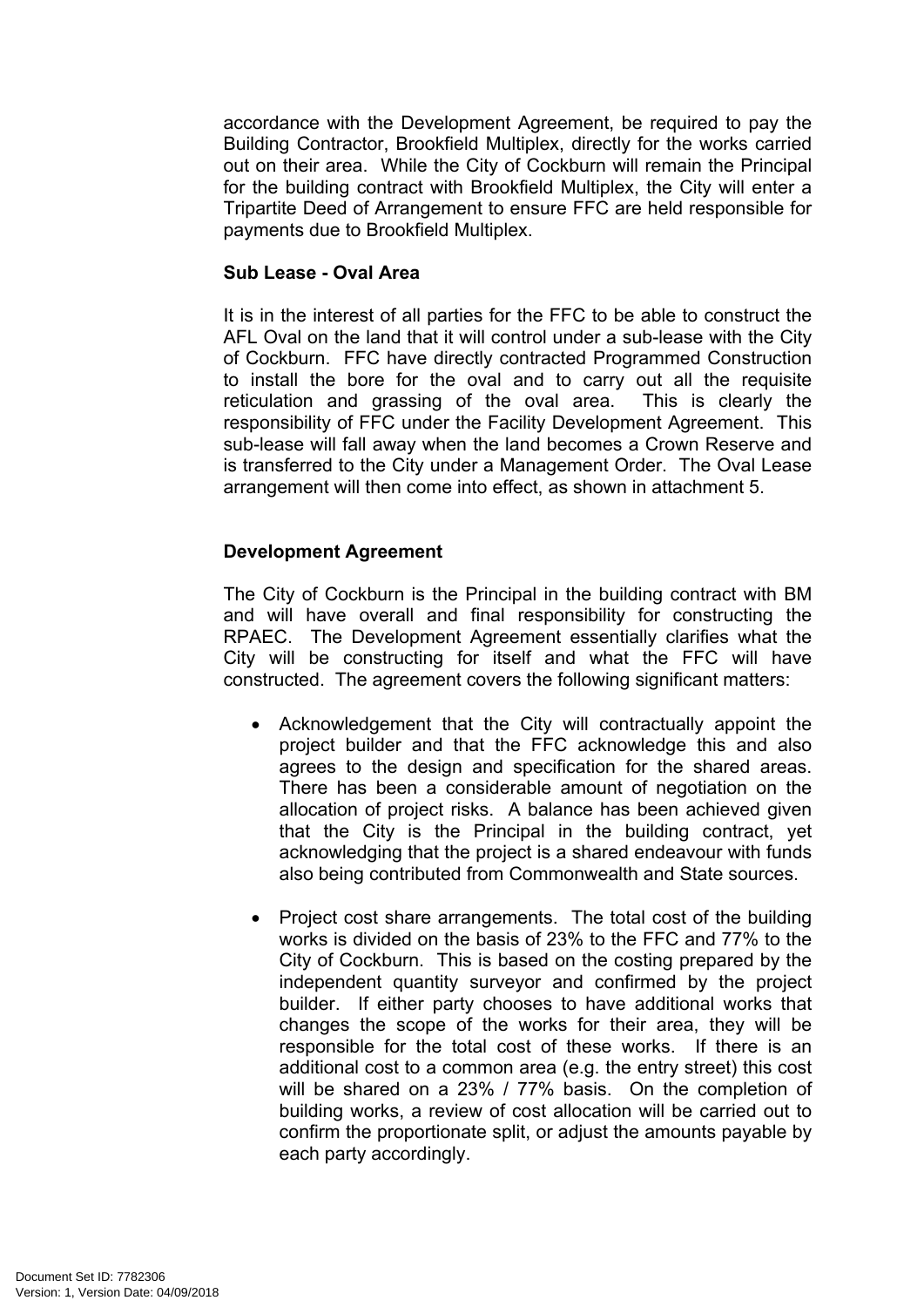- A tripartite Deed of Payment will be established which provides for FFC to pay BM directly.
- The FFC will be responsible for the construction of the main AFL oval and the associated bore. The cost of these works is included in the proportionate project cost split.
- Should there be any building defects in the FFC area the City will pursue the builder to the full extent of the contract, provided that the building defects claim is reasonable and can be independently verified.
- Process should the Builder default due to insolvency. This is very unlikely but nevertheless is contemplated in the Agreement.

## **Facility Lease**

This document comes into effect when the building works have been completed and the land is transferred to the City of Cockburn as a Reserve under a Management Order. This Lease will incorporate the following significant issues:

- .FFC needs to synchronise access to the building and the oval as they cannot have one without the other. The commencement of the lease of the facility takes effect when the building is completed and the oval is ready for use by FFC.
- The lease period is for 21 years with FFC having an option to extend for a further term of 21 years.
- FFC is responsible for all costs associated with the operation and maintenance of its areas and there will be a cost share arrangement for outgoings in the shared areas, such as the entry street and elevators.
- Responsibilities for the maintenance and replacement of the FFC areas and the shared areas are clarified. An Asset Management plan for the life of the facility will be prepared which will detail anticipated capital expenditure for major maintenance items.
- The FFC will pay the City \$60,000 (plus CPI) for naming rights for the precinct, which includes the overall building and the oval area. The City will name its facility as it sees fit.

#### **Oval Lease**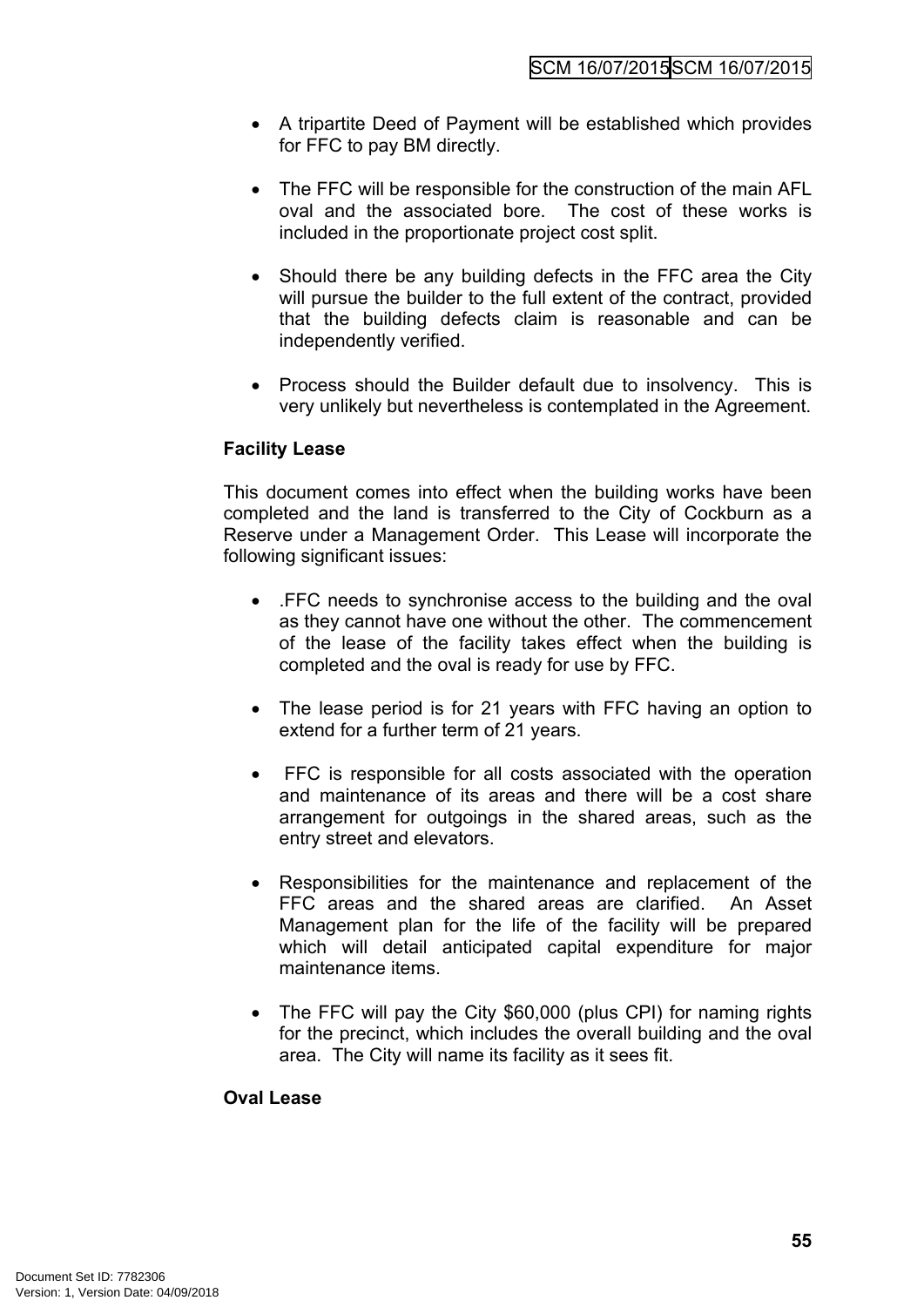This document comes into effect when the building works have been completed and the land is transferred to the City of Cockburn as a Reserve under a Management Order.

The Lease covers the following significant issues:

- FFC are responsible for the ongoing maintenance of the oval, including the reticulation system, bore and grass maintenance.
- FFC are responsible for insurances associated with the use of the oval by its players and personnel and the public in general.
- FFC will have exclusive use of the oval for training purposes but due to the vesting of the land, the public will be able to utilise the area on a casual basis. The City will utilise the nearby community fields for community club's official games.
- The City has use of the oval at no charge for community events provided that it does so at times mutually agreed with FFC, in consideration of FFC training requirements and the condition of the oval surface.

#### **Management and Operations Agreement**

The Management and Operations Agreement (MOA) details the access arrangements for the City and FFC to the shared facilities of the RPAEC that fall under the management of either the City or FFC. This document comes into effect once both the City of Cockburn and Fremantle Football Club shared facilities are completed and commissioned for use. The agreement has been developed in line with the principles agreed within the Heads of Agreement signed by both parties in December 2012.

The following facilities are identified as shared, under the management of the City of Cockburn, with access granted to FFC in consideration of the specific requirements of the FFC:

- 6 x indoor court stadiums
- 25m Indoor Pool
- 50m Outdoor pool
- Hydrotherapy Pool
- Recovery Pools
- Community Playing Fields

Fremantle Football Club, in exchange for access to the above facilities specified in the conditions of the agreement, will pay the City an agreed hire fee (amount to be negotiated) annually, increased by CPI for the length of the lease.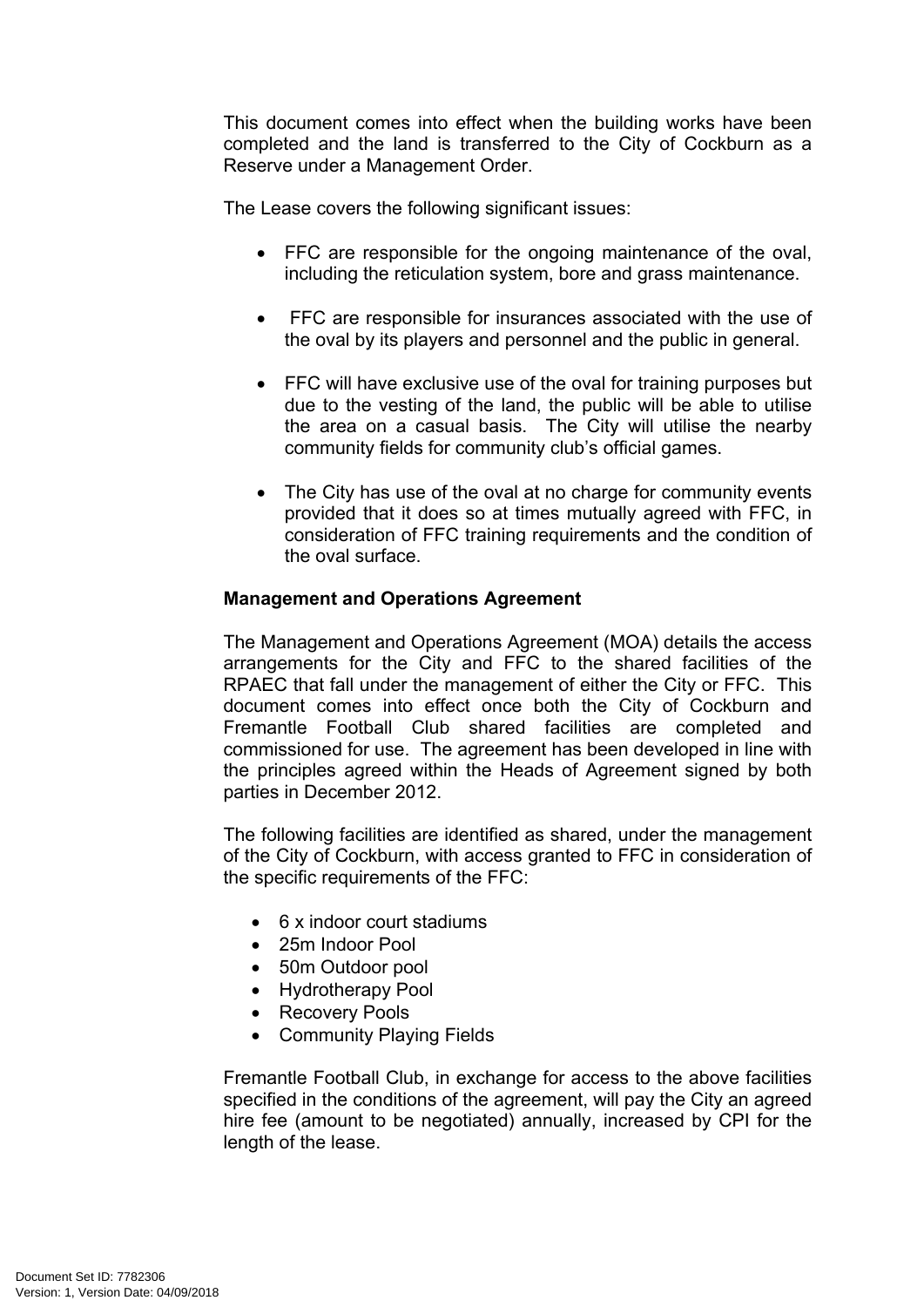The following areas are identified as shared, under the management of the Fremantle Football Club, with access granted to the City of Cockburn in consideration of the specific requirements of the City of Cockburn or on behalf of the community:

- Function Rooms
- Meeting Rooms
- Altitude Training Room
- Lecture Theatre
- Multimedia Centre

The City will be granted free access to the function room and meeting rooms in accordance with the MOA conditions. The FFC also agree to charge community rates for these areas, so local groups can access these facilities at a discounted rate.

The Agreement allows for flexibility for the City and FFC to negotiate the access times to the shared facilities. FFC are required to provide a full training schedule shortly after the announcement of the AFL season fixtures. This allows the Centre management to ensure that facilities, when not being used by the FFC, are made available to the City for programs or general public usage.

At its meeting of 12 February 2015, Council resolved to adopt the Business Plan for the Regional Physical Activity and Education Centre, which contemplated the development as set out in the Agreements described above.

## **Strategic Plan/Policy Implications**

#### *Infrastructure*

- Community facilities that meet the diverse needs of the community now and into the future.
- Community infrastructure that is well planned, managed, safe, functional, sustainable and aesthetically pleasing.
- Partnerships that help provide community infrastructure.
- Facilities that promote the identity of Cockburn and its communities.

## *Community & Lifestyle*

- People of all ages and abilities to have equal access to our facilities and services in our communities.
- Promotion of active and healthy communities.

## *Leading & Listening*

- Manage our financial and infrastructure assets to provide a sustainable future.
- A culture of risk management and compliance with relevant legislation, policy and guidelines.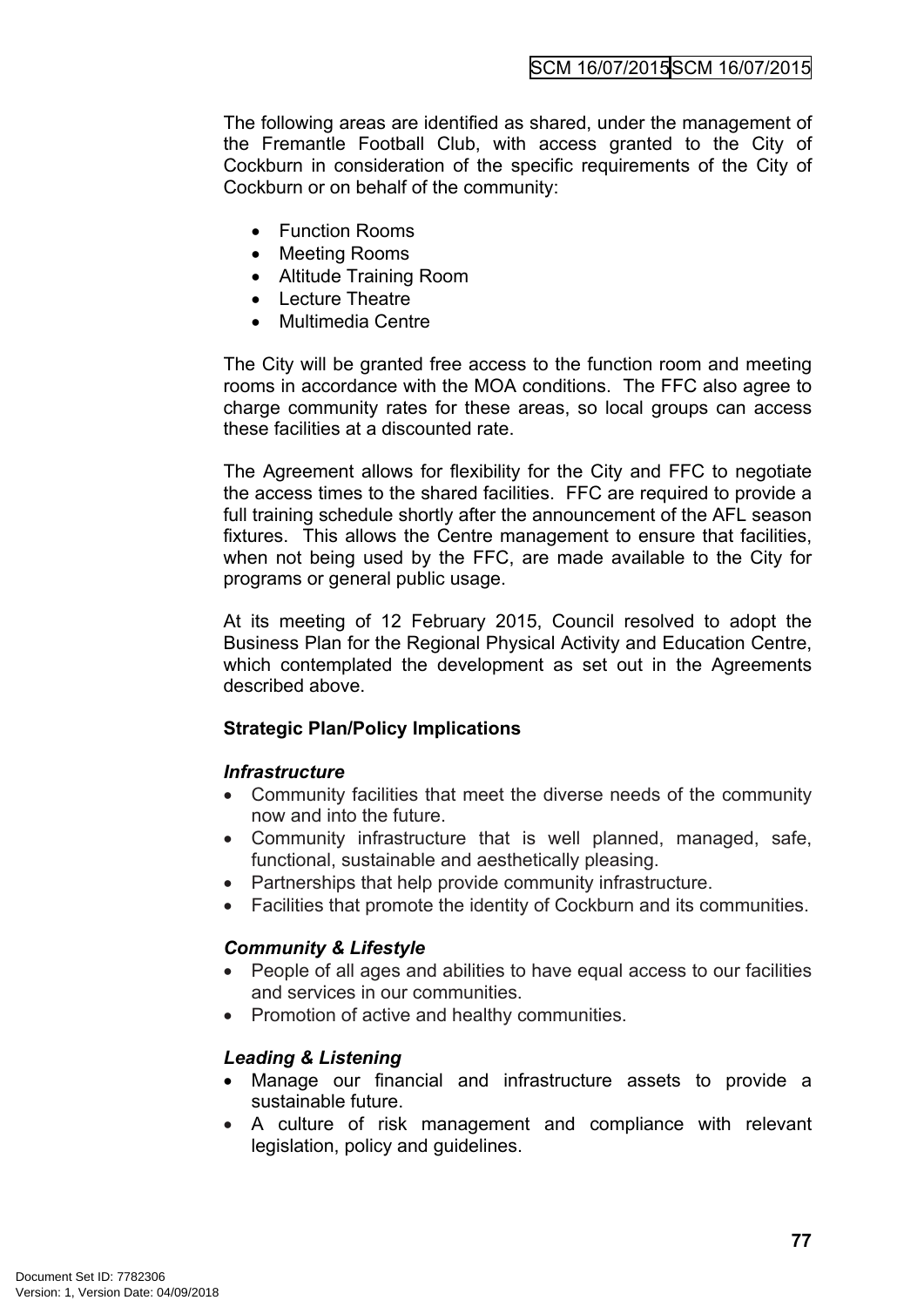## *A Prosperous City*

- Sustainable development that ensures Cockburn Central becomes a Strategic Regional Centre.
- Investment in the local economy to achieve a broad base of services and activities.
- Promotion and support for the growth and sustainability of local businesses and local business centres.
- A range of leading educational facilities and opportunities.
- Creation and promotion of opportunities for destination based leisure and tourism facilities.

## **Budget/Financial Implications**

CAPITAL - Council's decision on these Agreements will result in a significant financial commitment by Council to this project. Council's 2015/16 budget includes \$50m for the capital cost of the project, which includes a \$25m Loan facility, with the balance funded from a combination of Municipal and Reserve Funds. The remaining capital costs will be funded in the 2016/17 financial year.

OPERATIONAL – Annual income to the City of Cockburn from FFC will be as follows:

- 1. Naming Rights \$60,000 per annum (increased by CPI).
- 2. Usage Fee estimated \$45,000 per annum (to be negotiated).
- 3. Merchandise Sales estimated \$25,000 per annum.

# **Legal Implications**

Sec 3.58 of the Local Government Act 1995 refers.

The Agreements have been prepared by law firms representing both parties and both parties will be legally bound by the content of the documents, where relevant.

## **Community Consultation**

N/A

## **Attachment(s)**

- 1. Sub Lease FFC Exclusive Use Areas
- 2. Sub Lease AFL Oval
- 3. Development Agreement
- 4. RPAEC Facility Lease
- 5. AFL Oval Lease
- 6. Management and Operations Agreement